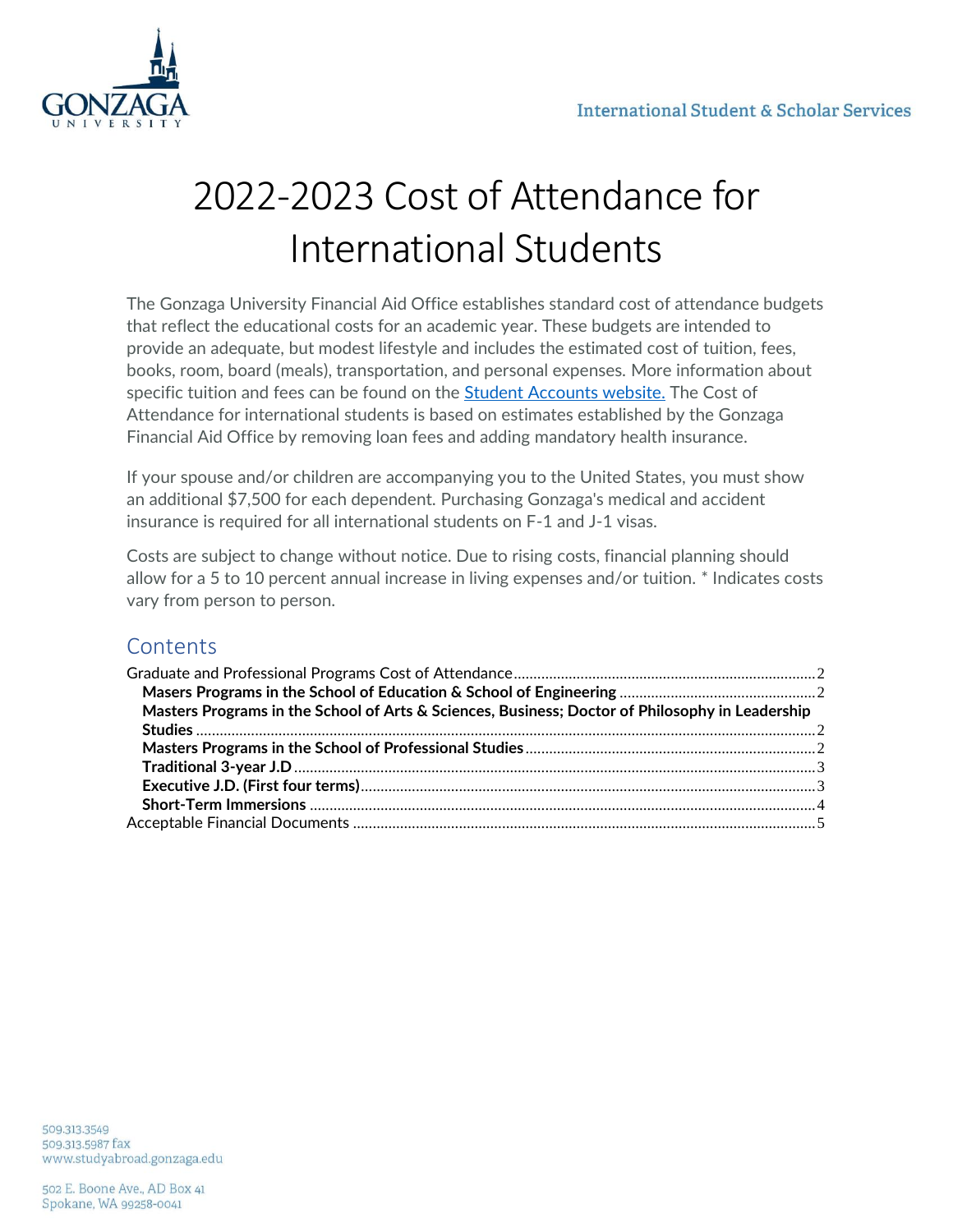

# <span id="page-1-0"></span>Graduate and Professional Programs Cost of Attendance

## <span id="page-1-1"></span>**Masters Programs in the School of Education & School of Engineering**

M.A. Anesthesiology Education, M.A in Community Counseling, M.A in Master of Arts in Educational Leadership and Administration (U.S.), M.A. Marriage and Family Counseling, M.A. in School Counseling, M.A. in Sport and Athletic Administration, M.Ed. Special Education, M. Ed. in Teaching, Master of Initial Teaching (Elementary, Secondary or Special Education), M. Engineering in Transmission and Distribution Engineering, M.A. Teaching English as a Second Language (MA/TESL), Peace Corps Master's International (PCMI)

## **Academic Year: Fall and Spring Semesters**

| <b>Graduate Average Cost of Attendance</b> |          |  |
|--------------------------------------------|----------|--|
| Board (Food Allowance)                     | \$6,560  |  |
| *Books & Supplies                          | \$1,278  |  |
| <b>Health Insurance</b>                    | \$1,267  |  |
| *Personal Expenses                         | \$2,180  |  |
| <b>Required Fees</b>                       | \$325    |  |
| Room                                       | \$9,495  |  |
| <i>*Transportation</i>                     | \$1,720  |  |
| Tuition**                                  | \$10,478 |  |
| Total                                      | \$33,303 |  |

\*\*Tuition is an average based on the average number of credits for students in the above programs who enrolled in each term in the academic year.

### <span id="page-1-2"></span>**Masters Programs in the School of Arts & Sciences, Business; Doctor of Philosophy in Leadership Studies**

M.A. in Philosophy, M. A. in Religious Studies, Master of Accountancy, Master of Business Administration, Master of Business Administration in Healthcare Management, PhD in Leadership Studies

### **Academic Year: Fall, Spring, and Summer Terms**

| Graduate Average Cost of Attendance |          |  |
|-------------------------------------|----------|--|
| Board                               | \$8,725  |  |
| *Books & Supplies                   | \$1,700  |  |
| Health Insurance                    | \$1,526  |  |
| *Personal Expenses                  | \$2,899  |  |
| <b>Required Fees</b>                | \$444    |  |
| Room                                | \$12,660 |  |
| <i>*Transportation</i>              | \$2,288  |  |
| Tuition**                           | \$14,991 |  |
| Total                               | \$45,233 |  |

\*\*Tuition is an average based on the average number of credits for students in the above programs who enrolled in each term in the academic year.

#### <span id="page-1-3"></span>**Masters Programs in the School of Professional Studies**

Doctor of Nursing Practice (DNP), Master of Science in Nursing, Master of Science in Nursing (RN to MSN), M.A.

509.313.3549 509.313.5987 fax www.studyabroad.gonzaga.edu

502 E. Boone Ave., AD Box 41 Spokane, WA 99258-0041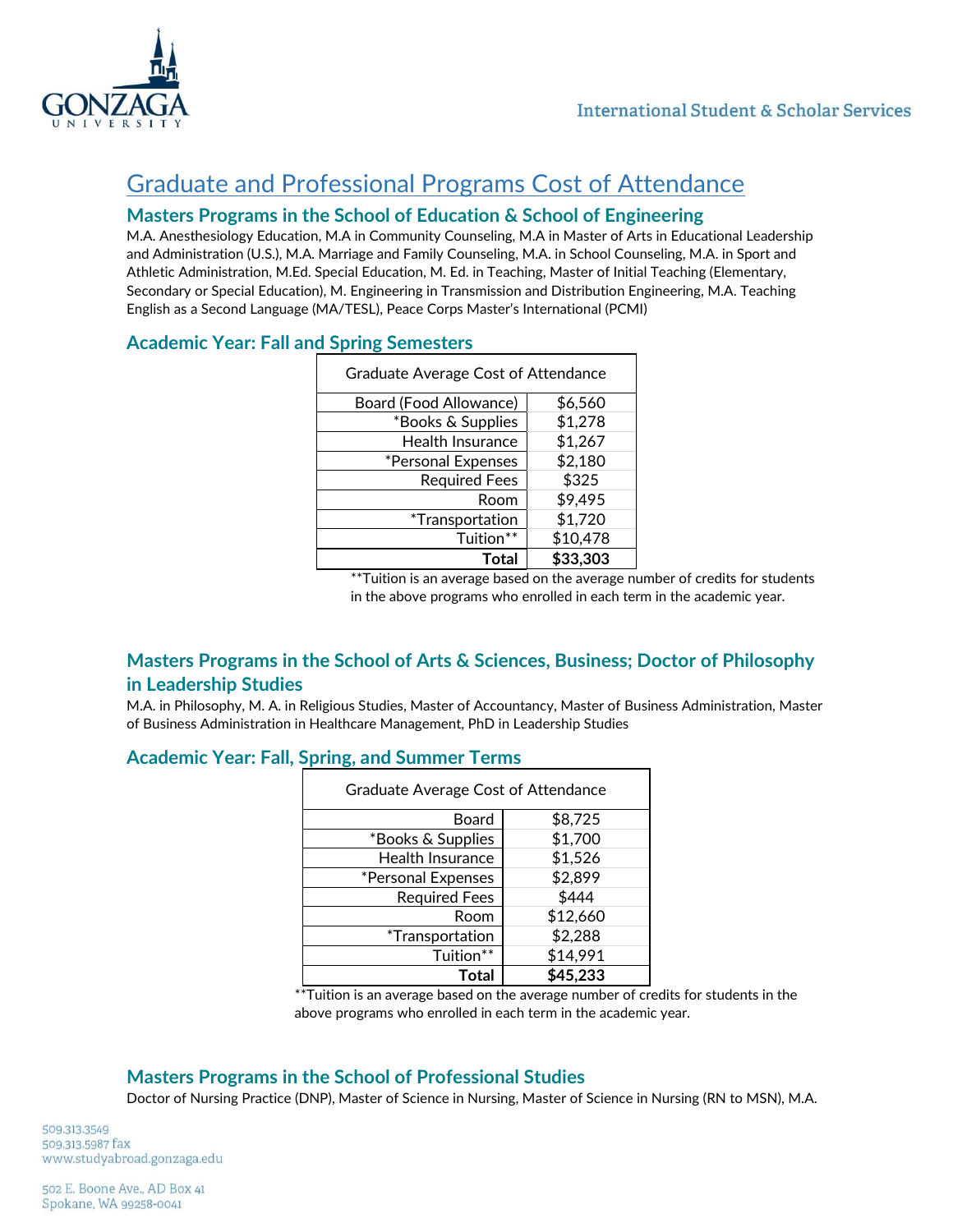

 $\overline{ }$ 

Organizational Leadership, M.A. Communication & Leadership Studies (COML)

# **Academic Year: Fall, Spring, and Summer Terms**

| <b>Graduate Average Cost of Attendance</b> |          |
|--------------------------------------------|----------|
| Board                                      | \$8,725  |
| *Books & Supplies                          | \$1,700  |
| Health Insurance                           | \$1,526  |
| *Personal Expenses                         | \$2,899  |
| <b>Required Fees</b>                       | \$444    |
| Room                                       | \$12,660 |
| <i>*Transportation</i>                     | \$763    |
| Tuition                                    | \$14,991 |
| Total                                      | \$43,708 |

\*\*Tuition is an average based on the average number of credits for students in the above programs who enrolled in each term in the academic year.

## <span id="page-2-0"></span>**Traditional 3-year J.D Academic Year: Fall and Spring Semesters**

| School of Law Cost of Attendance |          |
|----------------------------------|----------|
| Board                            | \$6,560  |
| *Books & Supplies                | \$1,278  |
| Health Insurance                 | \$1,267  |
| *Personal Expenses               | \$2,180  |
| <b>Required Fees</b>             | \$165    |
| Room                             | \$9,495  |
| <i>*Transportation</i>           | \$1,720  |
| Tuition*                         | \$50,070 |
| <b>Total</b>                     | \$72,735 |

## <span id="page-2-1"></span>**Executive J.D. (First four terms)**

## **Academic Year: Summer, Fall, Spring, and Summer Semesters (4 terms)**

| Executive J.D. Cost of Attendance |           |
|-----------------------------------|-----------|
| Board                             | \$10,890  |
| *Books & Supplies                 | \$2,121   |
| Health Insurance                  | \$1,526   |
| *Personal Expenses                | \$3,619   |
| <b>Required Fees</b>              | \$165     |
| Room                              | \$15,825  |
| <i>*Transportation</i>            | \$2,855   |
| Tuition                           | \$100,140 |
| <b>Total</b>                      | \$137,141 |

509.313.3549 509.313.5987 fax www.studyabroad.gonzaga.edu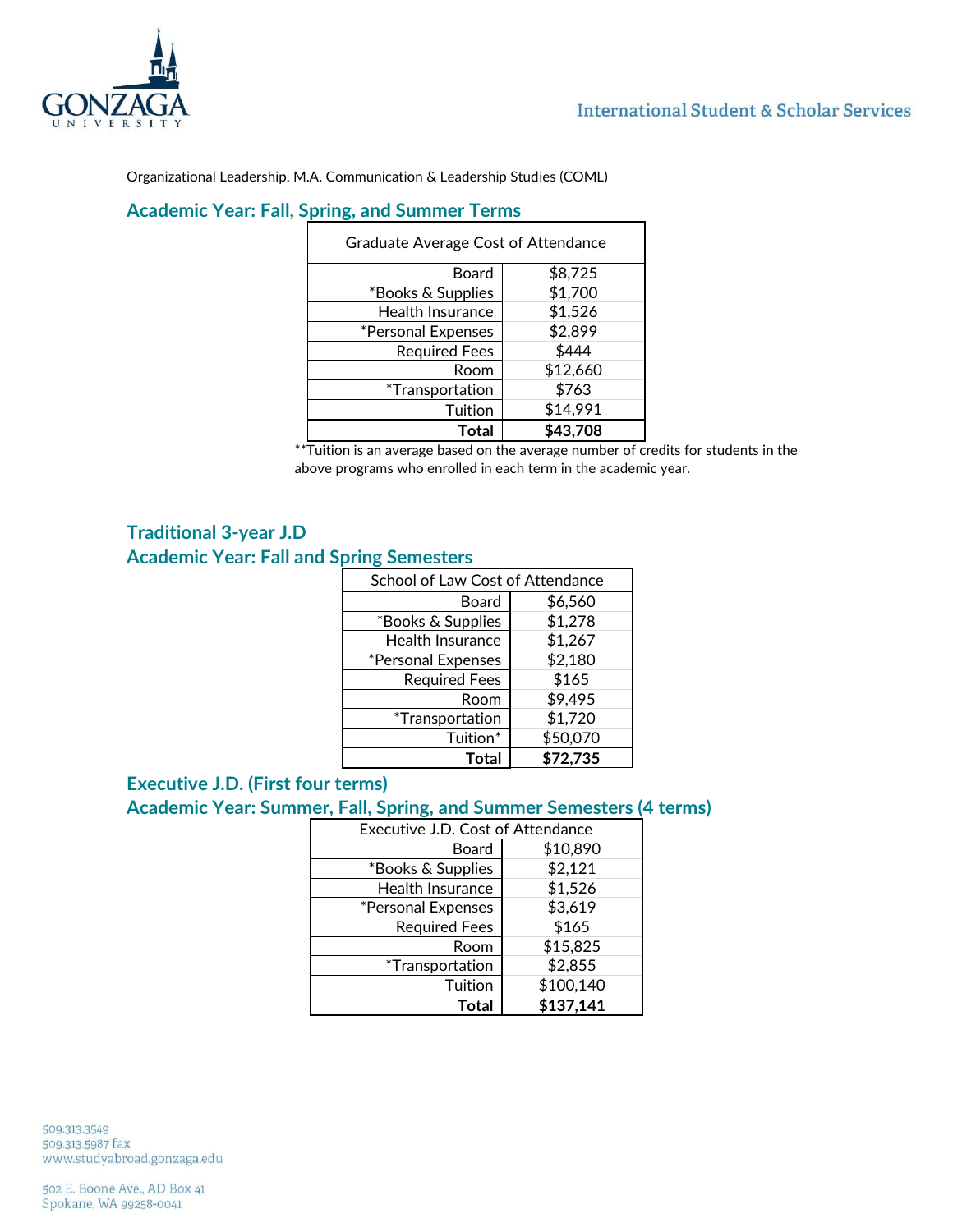



## <span id="page-3-0"></span>**Short-Term Immersions Three-Day**

| Three-Day Immersion    |         |
|------------------------|---------|
| Board (Food Allowance) | \$165   |
| *Books & Supplies      | \$50    |
| Health Insurance       | \$21    |
| *Personal Expenses     | \$242   |
| <b>Required Fees</b>   | Paid    |
| Room                   | \$288   |
| *Flight                | \$2,000 |
| Tuition                | Paid    |
| Total                  | \$2,766 |

\*\*Room and Board based on WA Per Diem rate. Insurance based on CISI daily rate. Other costs are rough estimates.

### **One-Month**

| One Month Immersion      |         |  |
|--------------------------|---------|--|
| Board (Food Allowance)   | \$728   |  |
| *Books & Supplies        | \$142   |  |
| *Health Insurance        | \$210   |  |
| <b>Personal Expenses</b> | \$242   |  |
| <b>Required Fees</b>     | Paid    |  |
| Room                     | \$803   |  |
| *Flight                  | \$2,000 |  |
| Tuition                  | Paid    |  |
| Total                    | \$4,125 |  |

\*\*Room, board, books and supplies are Financial Aid estimates divided by nine. Insurance based on CISI daily rate. Other costs are estimates.

509.313.3549 509.313.5987 fax<br>www.studyabroad.gonzaga.edu

502 E. Boone Ave., AD Box 41 Spokane, WA 99258-0041